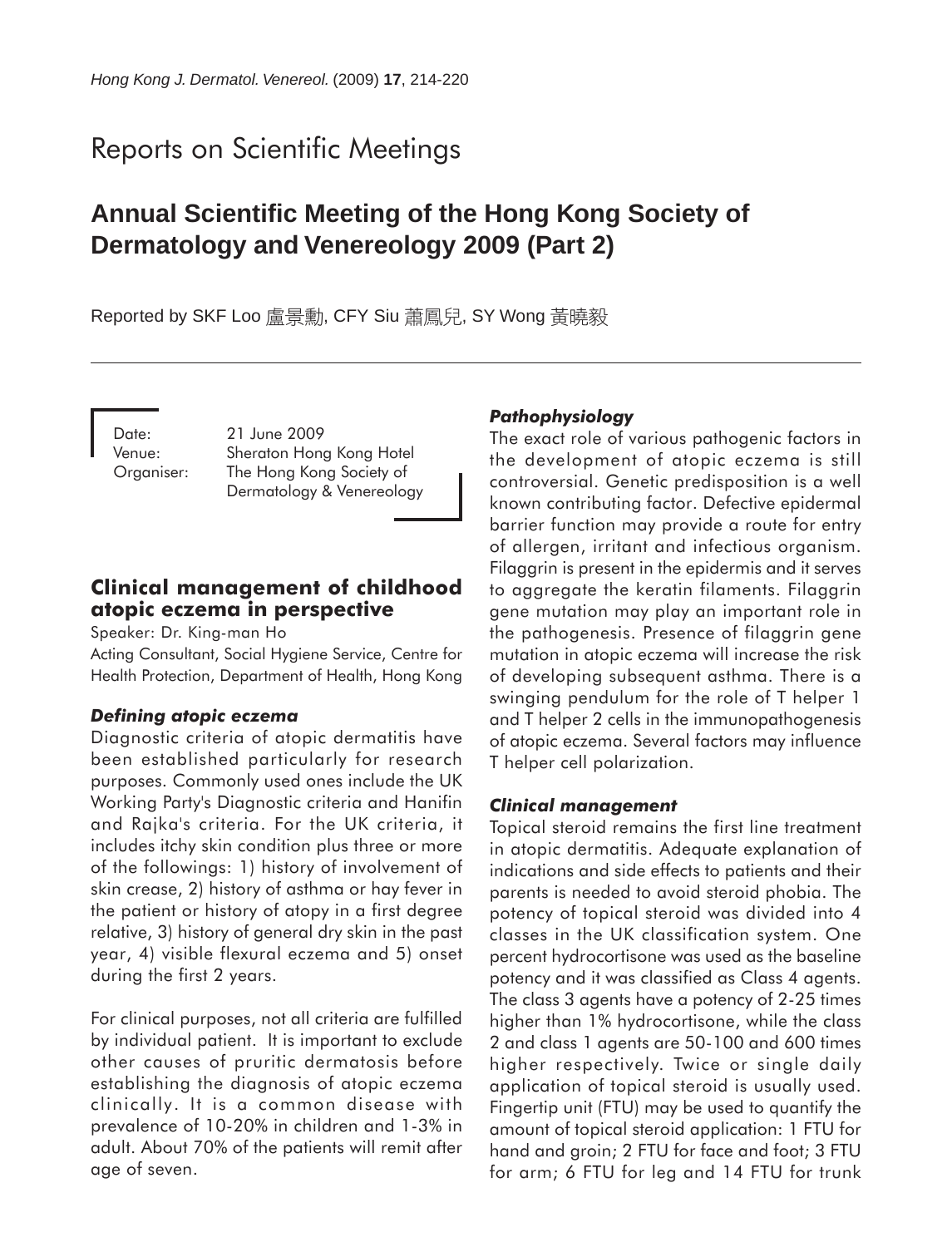$(2$  FTU=1 g). Side effects of topical steroid in children are sometimes unpredictable. Severe adverse effect like adrenal suppression may happen even from newer generation topical steroid. There is definite risk for unrestricted long term use of topical steroid.

*Staphylococcus aureus* (*S. aureus*) is commonly colonized on moderate to severe eczematous skin. Staphylococcus exotoxin may play a role as a superantigen which stimulates the immune response. It is still controversial whether *S. aureus* causes the disease flare or the excoriated wound with exudation attracts *S. aureus* as a bystander.

For clinical management, it is worthwhile to treat the possible infection empirically without waiting for the culture and sensitivity result. Interestingly, treating the excoriated eczema with topical steroid is still effective to clear *S. aureus.*

Skin prick test for allergens in atopic eczema may only be useful in selected cases. The test has a high negative predictive value; however, the positive predictive value is only 50%. It will be reassuring for having negative result but positive result may not indicate true allergy. Cross reactivity to different test agents is possible and standard local environmental food is not available for testing.

### *Learning points:*

Filaggrin gene mutation may play an important role in the pathogenesis of atopic eczema. Topical steroid is the mainstay of treatment. Side effect may occur even for the newer generation topical steroids. Adequate explanation in the practical usage and side effects of topical steroid to the patients is needed.

### **Cutaneous lymphoproliferative disorders**

Speaker: Dr. Nigel Trendell-Smith Senior Medical Officer, Department of Pathology, Queen Mary Hospital, Hong Kong

A variety of T-cell and B-cell lymphoid neoplasms can involve the skin, either primarily or secondarily. The term "primary cutaneous lymphoma" refers to cutaneous T-cell lymphomas (CTCLs) and cutaneous B-cell lymphomas (CBCLs) that present in the skin with no evidence of extracutaneous disease at the time of diagnosis. After the gastrointestinal tract, the skin is the second most common site of extranodal non-Hodgkin lymphoma, with an estimated annual incidence of 1:100,000. Primary cutaneous lymphomas were previously classified by the European Organization for Research and Treatment of Cancer (EORTC) classification or the World Health Organization (WHO) classification, but both have their own shortcomings. In particular, difference in the classification of cutaneous T-cell lymphomas other than mycosis fungoides, Sezary Syndrome, the group of primary cutaneous CD30+ lymphoproliferative disorders and the classification and terminology of different types of cutaneous B-cell lymphomas had resulted in considerable debate and confusion. Thus the WHO-EORTC 2005 classification of cutaneous lymphomas, a consensus agreement of both systems, was a major step forward in the evolution of the classification and characterization of primary skin lymphoid neoplasms.

The speaker illustrated the variety of primary cutaneous lymphomas with presentation of various cases, ranging from benign "reactive" conditions, borderline lymphoid dyscrasias to frank lymphoma. Diagnostic difficulties encountered in relation to histopathology, immunohistochemistry and recent advances in molecular pathology were also discussed.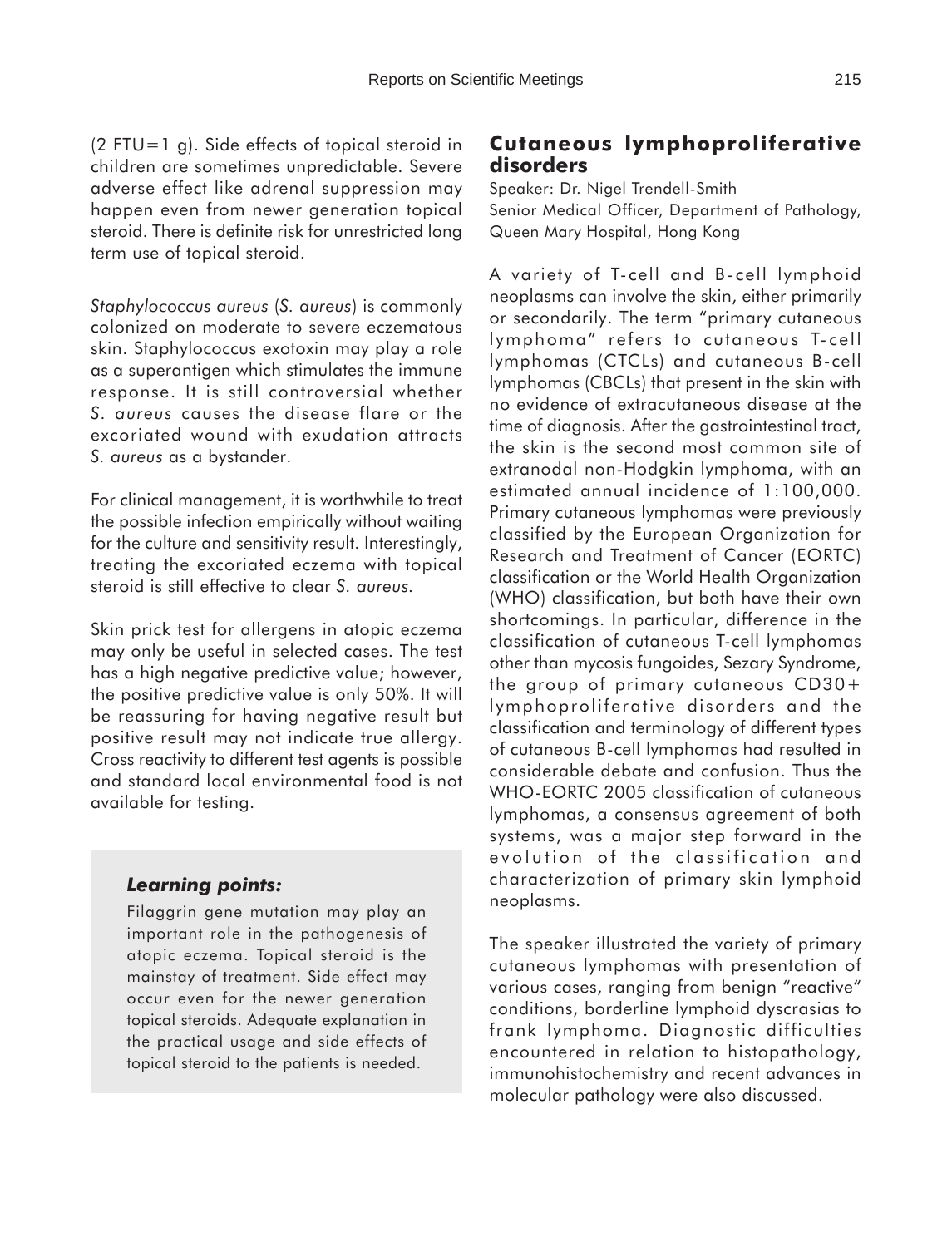### *Learning points:*

The WHO-EORTC 2005 classification marked a major step forward in the evolution of the classification and characterization of primary skin lymphoid neoplasms. Appreciation of the clinical spectrum of lymphoproliferative disorders is important in the management of primary cutaneous lymphomas.

### **Genital mycoplasma infection**

Speaker: Dr. Robin CW Su

Acting Senior Medical Officer, Social Hygiene Services, Department of Health, Hong Kong

Genital mycoplasmas are found in genitourinary tract of sexually active adults, these include *Mycoplasma genitalium* (*M. genitalium*), *Mycoplasma hominis* and *Ureaplasma urealyticum* (UU).

*M. genitalium* has an unequivocal and significant association with non-gonococcal urethritis (NGU), especially in Chlamydia negative NGU. *M. genitalium* is sexually transmitted with transmission rates comparable to that in Chlamydia.

Tetracycline has been the treatment of choice for NGU due to its good clinical efficacy for Chlamydia infection; however, clinical studies have showed that tetracycline does not always eradicate *M. genitalium*. Reports suggest azithromycin is the treatment of choice for *M. genitalium* urethritis.

There is accumulating evidence showing that *M. genitalium* causes cervicitis, and further studies are needed to establish its causative role for upper genital tract infection in women.

Owing to the non-availability of standardized commercial test kit, testing for *M. genitalium* in the western world is limited to a few centers only. A recent study in Hong Kong failed to show any significant association between *M. genitalium* infection and NGU. There might be a type II error due to the low prevalence of *M. genitalium* detected and small sample size in this study.

Larger studies will be necessary to determine the prevalence of *M. genitalium* infection in the local population, especially for high risk groups. Such epidemiological data is essential before an evidence-based decision can be made on whether to introduce this diagnostic test into the local sexually transmitted disease clinics.

#### *Learning points*

*M. genitalium* has an unequivocal and significant association with NGU, independent of Chlamydia. It responds poorly to tetracyclines and azithromycin is the first line treatment for *M. genitalium* infection. Larger studies are needed to determine the prevalence of *M. genitalium* infection in the local population and its causative role for upper genital tract infection in women.

### **Human papillomavirus: an update on local epidemiology and prophylactic vaccines**

Speaker: Prof. Paul KS Chan

Associate Professor, Department of Microbiology, The Chinese University of Hong Kong, Hong Kong

Cervical cancer remains as the second most common female cancer worldwide. More than 500,000 new cases are recorded each year, with more than half of them occurring in Asia. Given the strong aetiological link between high-risk human papillomavirus (HPV) infection and the development of cervical cancer, it is possible to prevent cervical cancer by controlling HPV infection. Recently, two prophylactic HPV vaccines have been approved for clinical use.